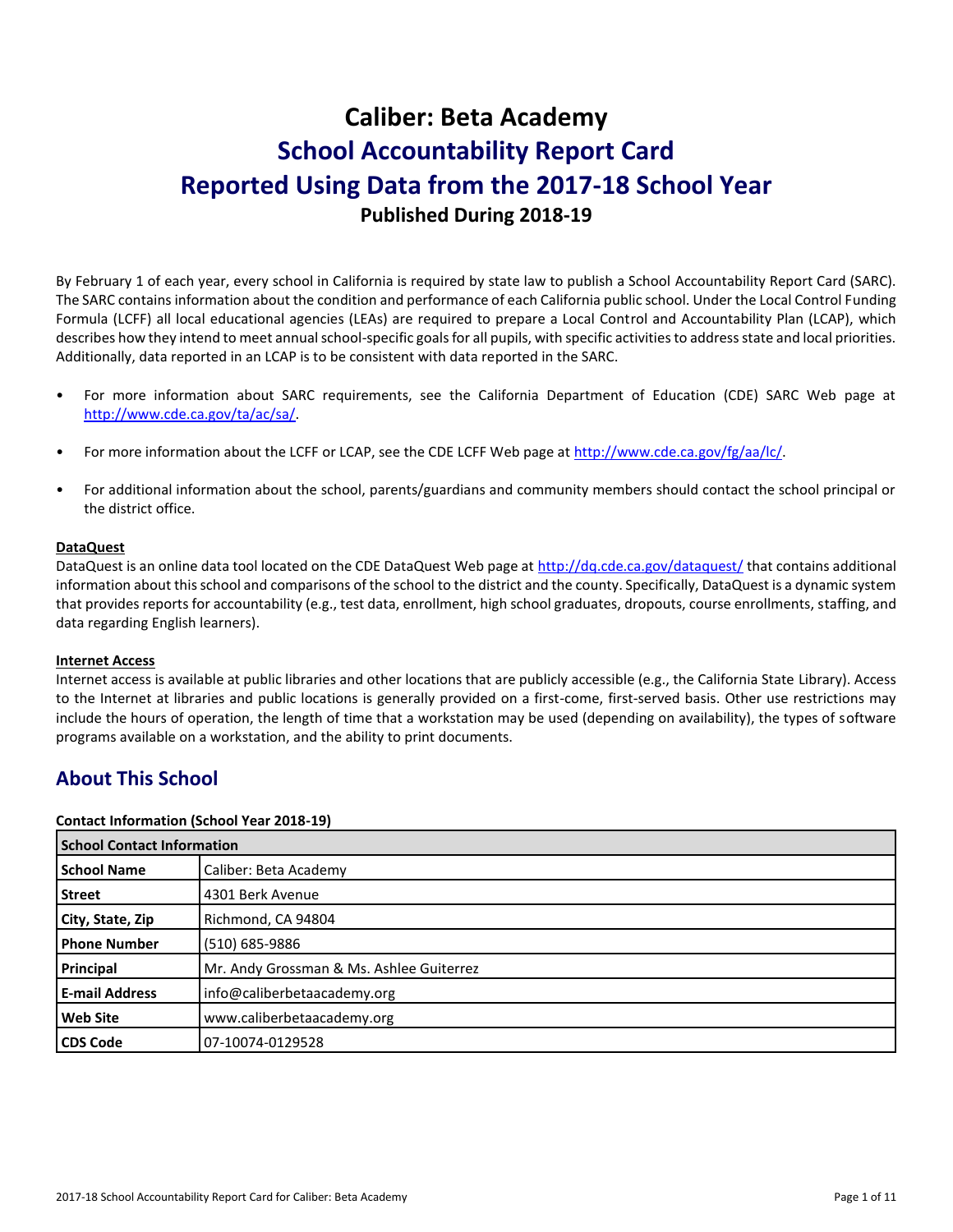| <b>District Contact Information</b> |                                 |  |
|-------------------------------------|---------------------------------|--|
| <b>District Name</b>                | Caliber: Beta Academy           |  |
| l Phone Number                      | (510) 685-9886                  |  |
| Superintendent                      | Ric Zappa, CSO, Caliber Schools |  |
| <b>E-mail Address</b>               | Info@caliberbetaacademy.org     |  |
| Web Site                            | www.caliberbetaacademy.org      |  |

## **School Description and Mission Statement (School Year 2018-19)**

Description: Caliber Schools are free, public, non-selective charter schools offering a rigorous, personalized, college preparatory education for Bay Area students. Caliber: Beta Academy, which opened in August 2014, currently serves approximately 790 K-8 students at our campus in Richmond, CA.

Mission Statement - Caliber's Mission is to achieve educational equity by shifting the experiences, expectations and outcomes for students in historically underserved communities. Our strengths-based educational program validates, affirms, respects and supports students, families and staff members to reach their full potential.

Vision Statement - Caliber's Vision is rooted in student outcomes because we are an organization that puts students first. Caliber's vision is to develop each student's social-emotional abilities (HEART), which enables students to create a strong sense of self and sustain meaningful and healthy relationships. That social-emotional foundation enables all students to obtain the knowledge (SMART) and critical thinking skills (THINK) necessary to advocate (ACT) for themselves and the issues impacting them and their community.

We live out (HEART) through a robust social-emotional learning curriculum, the explicit tracking and measuring of social-emotional competencies, an ability-based response to behavior, and school-wide restorative mindsets and practices. We strengthen both (SMART) and (THINK) through a curriculum that's aligned to rigorous standards, and inquiry-based approach to instruction, differentiated practice, and coaching for all of our staff. Lastly, teach our students to (ACT) on their beliefs and ideas through projects that drive both awareness and action.

| Grade<br>Level          | <b>Number of</b><br><b>Students</b> |
|-------------------------|-------------------------------------|
| Kindergarten            | 95                                  |
| Grade 1                 | 99                                  |
| <b>Grade 2</b>          | 99                                  |
| Grade 3                 | 100                                 |
| Grade 4                 | 99                                  |
| Grade 5                 | 94                                  |
| Grade 6                 | 87                                  |
| Grade 7                 | 45                                  |
| Grade 8                 | 75                                  |
| <b>Total Enrollment</b> | 793                                 |

## **Student Enrollment by Grade Level (School Year 2017-18)**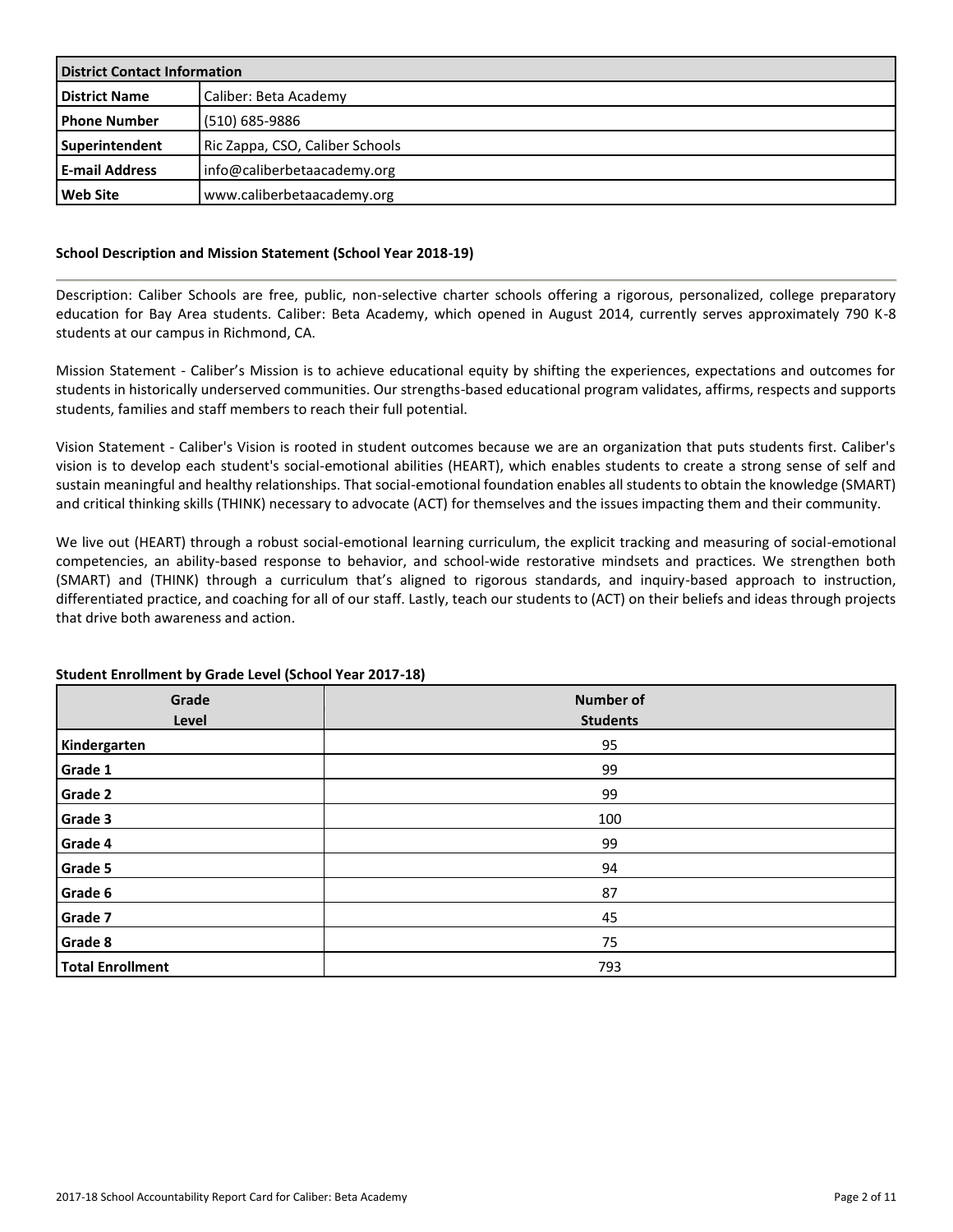## **Student Enrollment by Group (School Year 2017-18)**

| <b>Student</b><br>Group                | <b>Percent of</b><br><b>Total Enrollment</b> |
|----------------------------------------|----------------------------------------------|
| <b>Black or African American</b>       | 13.6                                         |
| American Indian or Alaska Native       | 0.0                                          |
| Asian                                  | 2.8                                          |
| <b>Filipino</b>                        | 1.0                                          |
| <b>Hispanic or Latino</b>              | 75.7                                         |
| Native Hawaiian or Pacific Islander    | 1.3                                          |
| White                                  | 2.0                                          |
| <b>Socioeconomically Disadvantaged</b> | 81.5                                         |
| <b>English Learners</b>                | 30.3                                         |
| <b>Students with Disabilities</b>      | 10.8                                         |
| <b>Foster Youth</b>                    | 0.3                                          |

## **A. Conditions of Learning**

## **State Priority: Basic**

The SARC provides the following information relevant to the State priority: Basic (Priority 1):

- Degree to which teachers are appropriately assigned and fully credentialed in the subject area and for the pupils they are teaching;
- Pupils have access to standards-aligned instructional materials; and
- School facilities are maintained in good repair.

## **Teacher Credentials**

|                                                                           |         | <b>District</b>                                                                               |                                                                                               |                                                                                               |
|---------------------------------------------------------------------------|---------|-----------------------------------------------------------------------------------------------|-----------------------------------------------------------------------------------------------|-----------------------------------------------------------------------------------------------|
| <b>Teachers</b>                                                           | 2016-17 | 2017-18                                                                                       | 2018-19                                                                                       | 2018-19                                                                                       |
| <b>With Full Credential</b>                                               | 24      | 32                                                                                            | 28                                                                                            | 28                                                                                            |
| <b>Without Full Credential</b>                                            | 3       | 15, including<br>5 non-core<br>teachers who<br>are not<br>required to<br>have a<br>credential | 16, including<br>6 non-core<br>teachers who<br>are not<br>required to<br>have a<br>credential | 16, including<br>6 non-core<br>teachers<br>who are not<br>required to<br>have a<br>credential |
| <b>Teaching Outside Subject Area of Competence (with full credential)</b> | 3       | 0                                                                                             | 0                                                                                             | 0                                                                                             |

#### **Teacher Misassignments and Vacant Teacher Positions**

| <b>Indicator</b>                                      | 2016-17 | 2017-18                                                                                                             | 2018-19                                                                                                             |
|-------------------------------------------------------|---------|---------------------------------------------------------------------------------------------------------------------|---------------------------------------------------------------------------------------------------------------------|
| <b>Misassignments of Teachers of English Learners</b> | 0       | 23, including 5 who<br>do not need a<br>credential and<br>cannot obtain EL<br>Authorization<br>without a credential | 22, including 6 who<br>do not need a<br>credential and<br>cannot obtain EL<br>Authorization<br>without a credential |
| Total Teacher Misassignments *                        |         | 27                                                                                                                  | 26                                                                                                                  |
| <b>Vacant Teacher Positions</b>                       |         |                                                                                                                     |                                                                                                                     |

Note: "Misassignments" refers to the number of positions filled by teachers who lack legal authorization to teach that grade level, subject area, student group, etc.

\* Total Teacher Misassignments includes the number of Misassignments of Teachers of English Learners.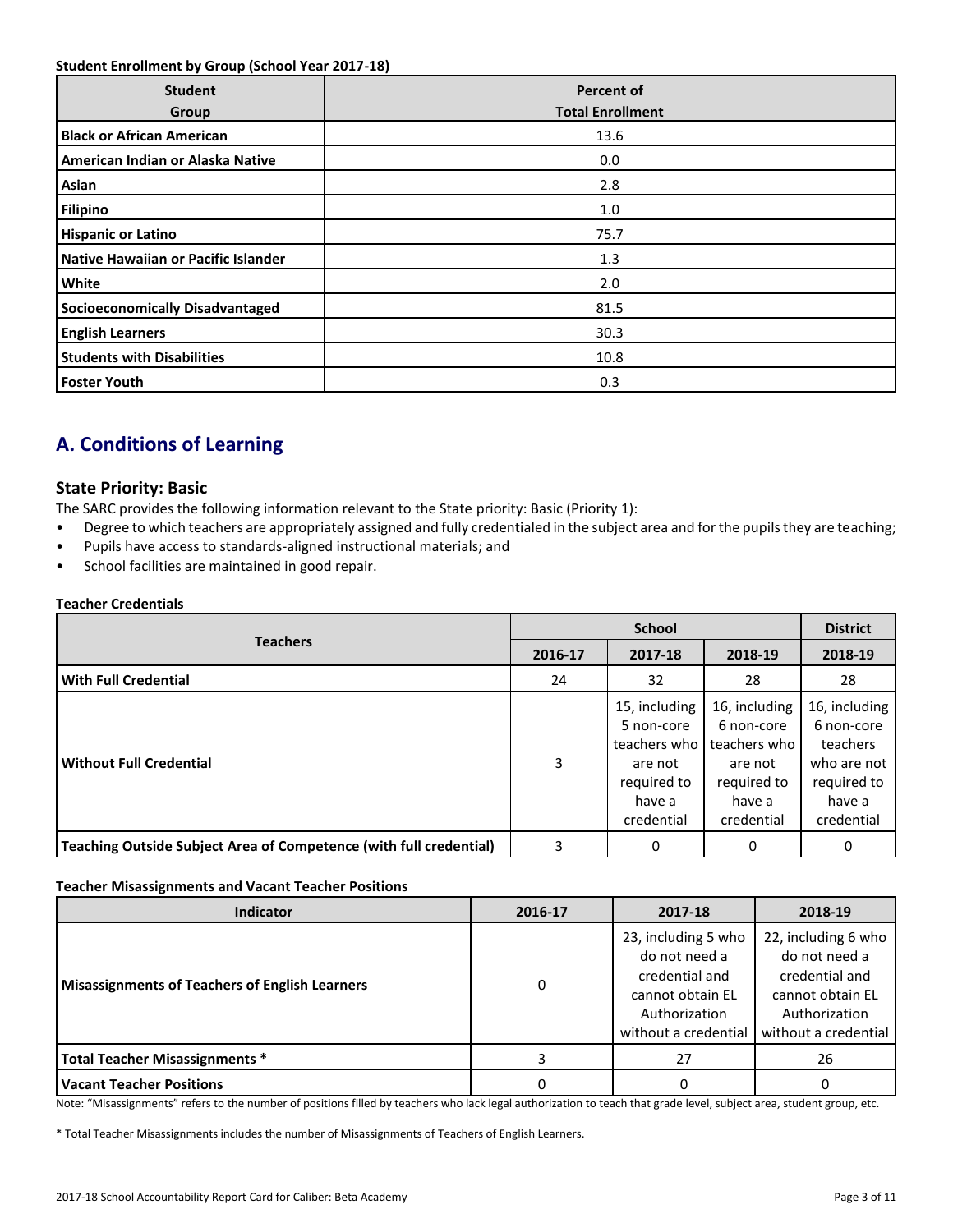## **Quality, Currency, Availability of Textbooks and Instructional Materials (School Year 2018-19)**

## **Year and month in which data were collected:** November 2018

Caliber's curriculum relies heavily on the use of adaptive instructional software instead of traditional textbooks. As a result, the materials reported here include many software tools that we use in different areas of our curriculum. In addition to the many instructional benefits of using software such as this (e.g., permitting highly personalized instruction), the school also benefits because the software is automatically updated over time, and is easily available to all students. As a result, all students have access to the most recent versions at all times.

| Subject                           | <b>Textbooks and Instructional Materials/</b><br><b>Year of Adoption</b>                                                                                                                                                             | From<br><b>Most Recent</b><br><b>Adoption?</b> | <b>Percent of Students</b><br><b>Lacking Own</b><br><b>Assigned Copy</b> |
|-----------------------------------|--------------------------------------------------------------------------------------------------------------------------------------------------------------------------------------------------------------------------------------|------------------------------------------------|--------------------------------------------------------------------------|
| <b>Reading/Language Arts</b>      | i-Ready<br>ThinkCerca<br>Newsela<br>Units of Study in Opinion, Information, and Narrative<br>Writing<br>Reading A-Z<br>Razz Kids<br>Novel Units by grade<br><b>Scholastic Leveled Readers</b><br>Leveled Literacy Intervention (LLI) | Yes                                            | 0.0                                                                      |
| <b>Mathematics</b>                | i-Ready<br>Zearn<br><b>Ten Marks</b><br>Khan Academy<br>Zeal<br>Dreambox<br>Plickers<br>EngageNY                                                                                                                                     | Yes                                            | 0.0                                                                      |
| <b>Science</b>                    | <b>FOSS kits</b><br><b>Mystery Science</b>                                                                                                                                                                                           | Yes                                            | 0.0                                                                      |
| <b>History-Social Science</b>     | <b>DBQs</b>                                                                                                                                                                                                                          | Yes                                            | 0.0                                                                      |
| <b>Health</b>                     | Planned parenthood partnership                                                                                                                                                                                                       |                                                | 0.0                                                                      |
| <b>Visual and Performing Arts</b> | Art in Action                                                                                                                                                                                                                        | Yes                                            | 0.0                                                                      |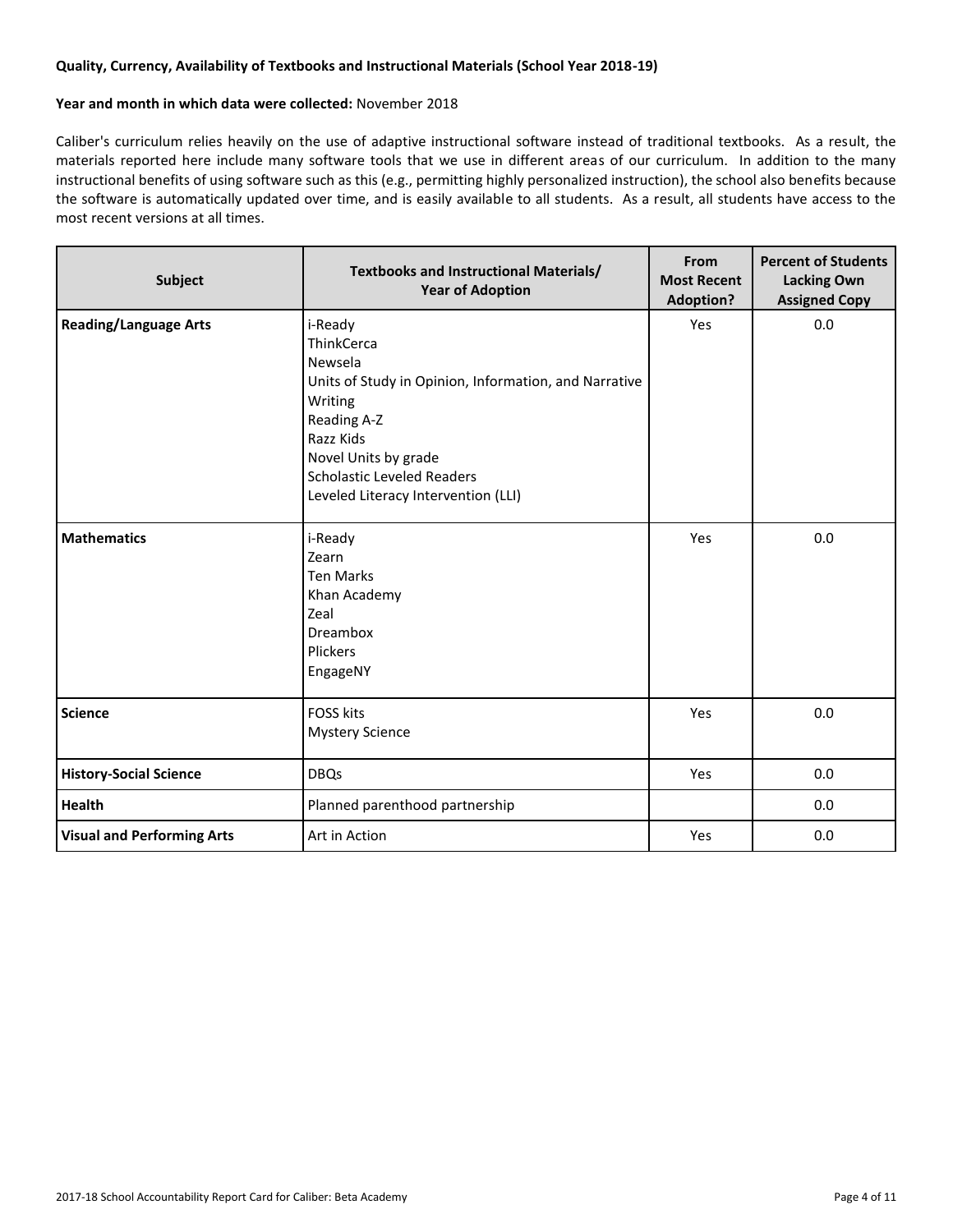## **School Facility Conditions and Planned Improvements (Most Recent Year)**

Caliber: Beta Academy works in close cooperation with the West Contra Costa Unified School District (WCCUSD) to provide a facility that is safe and clean.

WCCUSD has provided the facility to Caliber: Beta Academy under Prop. 39 and is responsible for the maintenance of the facility. Personnel at the District are aware of the issues identified from the September 2015 FIT survey noted below, and are developing a plan for addressing them. We have not received a more recent FIT survey from the District since the one from September 2015, but belive the responses below accurate capture the state of the current facilities.

Caliber maintains responsibility for ensuring the day-to-day cleanliness of the facility. The school custodial staff carries out daily cleaning schedules to ensure a clean and safe school.

## **School Facility Good Repair Status (Most Recent Year)**

Using the **most recently collected** FIT data (or equivalent), provide the following:

- Determination of repair status for systems listed
- Description of any needed maintenance to ensure good repair
- The year and month in which the data were collected
- The overall rating

| <b>School Facility Good Repair Status (Most Recent Year)</b><br>Year and month of the most recent FIT report: September 30, 2015 |                      |                                                                                                                                                                          |  |  |  |
|----------------------------------------------------------------------------------------------------------------------------------|----------------------|--------------------------------------------------------------------------------------------------------------------------------------------------------------------------|--|--|--|
| <b>System Inspected</b>                                                                                                          | <b>Repair Status</b> | <b>Repair Needed and</b><br><b>Action Taken or Planned</b>                                                                                                               |  |  |  |
| Systems: Gas Leaks, Mechanical/HVAC,<br>Sewer                                                                                    | Fair                 | The September 2015 FIT survey noted that the A/C<br>is not working in a number of portables. WCCUSD<br>is aware of the issue and is in the process of making<br>repairs. |  |  |  |
| <b>Interior: Interior Surfaces</b>                                                                                               | Good                 | No actions noted on FIT survey.                                                                                                                                          |  |  |  |
| Cleanliness: Overall Cleanliness, Pest/<br>Vermin Infestation                                                                    | Good                 | No actions noted on FIT survey.                                                                                                                                          |  |  |  |
| <b>Electrical: Electrical</b>                                                                                                    | Fair                 | The September 2015 FIT survey noted that the<br>school bell system had been intentionally<br>disconnected.                                                               |  |  |  |
| Restrooms/Fountains: Restrooms, Sinks/<br><b>Fountains</b>                                                                       | Good                 | The September 2015 FIT survey noted that one<br>toilet overflows.                                                                                                        |  |  |  |
| Safety: Fire Safety, Hazardous Materials                                                                                         | Good                 | No actions noted on FIT survey.                                                                                                                                          |  |  |  |
| <b>Structural: Structural Damage, Roofs</b>                                                                                      | Good                 | No actions noted on FIT survey.                                                                                                                                          |  |  |  |
| External: Playground/School Grounds,<br>Windows/Doors/Gates/Fences                                                               | Good                 | The September 2015 FIT survey noted that holes<br>were missing on the playground for tetherball<br>poles. The poles have since been installed.                           |  |  |  |

#### **Overall Facility Rating (Most Recent Year)**

|                       | Year and month of the most recent FIT report: September 30, 2015 |      |  |  |
|-----------------------|------------------------------------------------------------------|------|--|--|
| <b>Overall Rating</b> |                                                                  | Good |  |  |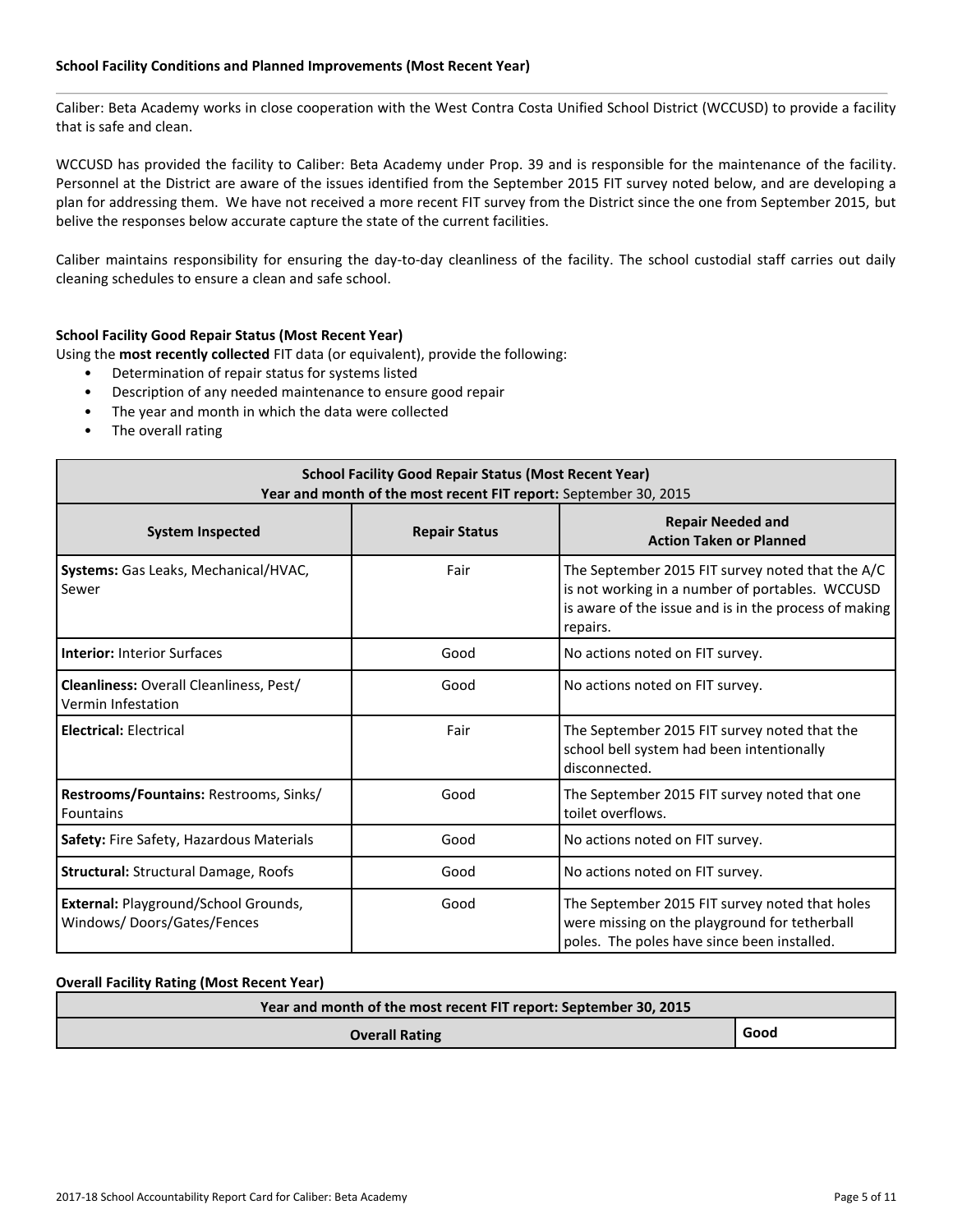## **B. Pupil Outcomes**

## **State Priority: Pupil Achievement**

The SARC provides the following information relevant to the State priority: Pupil Achievement (Priority 4):

- **Statewide assessments** (i.e., California Assessment of Student Performance and Progress [CAASPP] System, which includes the Smarter Balanced Summative Assessments for students in the general education population and the California Alternate Assessments [CAAs] for English language arts/literacy [ELA] and mathematics given in grades three through eight and grade eleven. Only eligible students may participate in the administration of the CAAs. CAAs items are aligned with alternate achievement standards, which are linked with the Common Core State Standards [CCSS] for students with the most significant cognitive disabilities); and
- The percentage of students who have successfully completed courses that satisfy the requirements for entrance to the University of California and the California State University, or career technical education sequences or programs of study.

## **CAASPP Test Results in English Language Arts/Literacy (ELA) and Mathematics for All Students Grades Three through Eight and Grade Eleven**

|                                                                               | Percent of Students Meeting or Exceeding the State Standards<br>$\left(\frac{\text{grades}}{3} - 8\right)$ and 11) |         |                 |         |              |         |
|-------------------------------------------------------------------------------|--------------------------------------------------------------------------------------------------------------------|---------|-----------------|---------|--------------|---------|
| <b>Subject</b>                                                                | <b>School</b>                                                                                                      |         | <b>District</b> |         | <b>State</b> |         |
|                                                                               | 2016-17                                                                                                            | 2017-18 | 2016-17         | 2017-18 | 2016-17      | 2017-18 |
| <b>English Language Arts/Literacy</b><br>$\left($ grades 3-8 and 11 $\right)$ | 39.0                                                                                                               | 44.0    | 49.0            | 49.0    | 48.0         | 50.0    |
| <b>Mathematics</b><br>$\sqrt{grades}$ 3-8 and 11)                             | 26.0                                                                                                               | 30.0    | 30.0            | 31.0    | 37.0         | 38.0    |

Note: Percentages are not calculated when the number of students tested is ten or less, either because the number of students in this category is too small for statistical accuracy or to protect student privacy.

Note: ELA and mathematics test results include the Smarter Balanced Summative Assessment and the CAA. The "Percent Met or Exceeded" is calculated by taking the total number of students who met or exceeded the standard on the Smarter Balanced Summative Assessment plus the total number of students who met the standard (i.e., achieved Level 3–Alternate) on the CAAs divided by the total number of students who participated in both assessments.

## **CAASPP Test Results in ELA by Student Group**

**Grades Three through Eight and Grade Eleven (School Year 2017-18)**

| <b>Student Group</b>                   | <b>Total</b><br><b>Enrollment</b> | <b>Number</b><br><b>Tested</b> | <b>Percent</b><br><b>Tested</b> | Percent<br><b>Met or Exceeded</b> |
|----------------------------------------|-----------------------------------|--------------------------------|---------------------------------|-----------------------------------|
| <b>All Students</b>                    | 491                               | 480                            | 97.76                           | 43.75                             |
| Male                                   | 248                               | 242                            | 97.58                           | 40.08                             |
| Female                                 | 243                               | 238                            | 97.94                           | 47.48                             |
| <b>Black or African American</b>       | 53                                | 52                             | 98.11                           | 36.54                             |
| Asian                                  | 11                                | 11                             | 100.00                          | 72.73                             |
| <b>Filipino</b>                        | $-$                               | --                             | --                              | $\overline{\phantom{m}}$          |
| <b>Hispanic or Latino</b>              | 407                               | 399                            | 98.03                           | 44.36                             |
| Native Hawaiian or Pacific Islander    | --                                | --                             | --                              |                                   |
| White                                  | --                                | $\overline{\phantom{a}}$       | $\overline{\phantom{m}}$        | $- -$                             |
| <b>Two or More Races</b>               | --                                | --                             | $-$                             |                                   |
| <b>Socioeconomically Disadvantaged</b> | 393                               | 385                            | 97.96                           | 43.90                             |
| <b>English Learners</b>                | 295                               | 289                            | 97.97                           | 40.83                             |
| <b>Students with Disabilities</b>      | 56                                | 50                             | 89.29                           | 20.00                             |
| <b>Foster Youth</b>                    | --                                | $-$                            | --                              | --                                |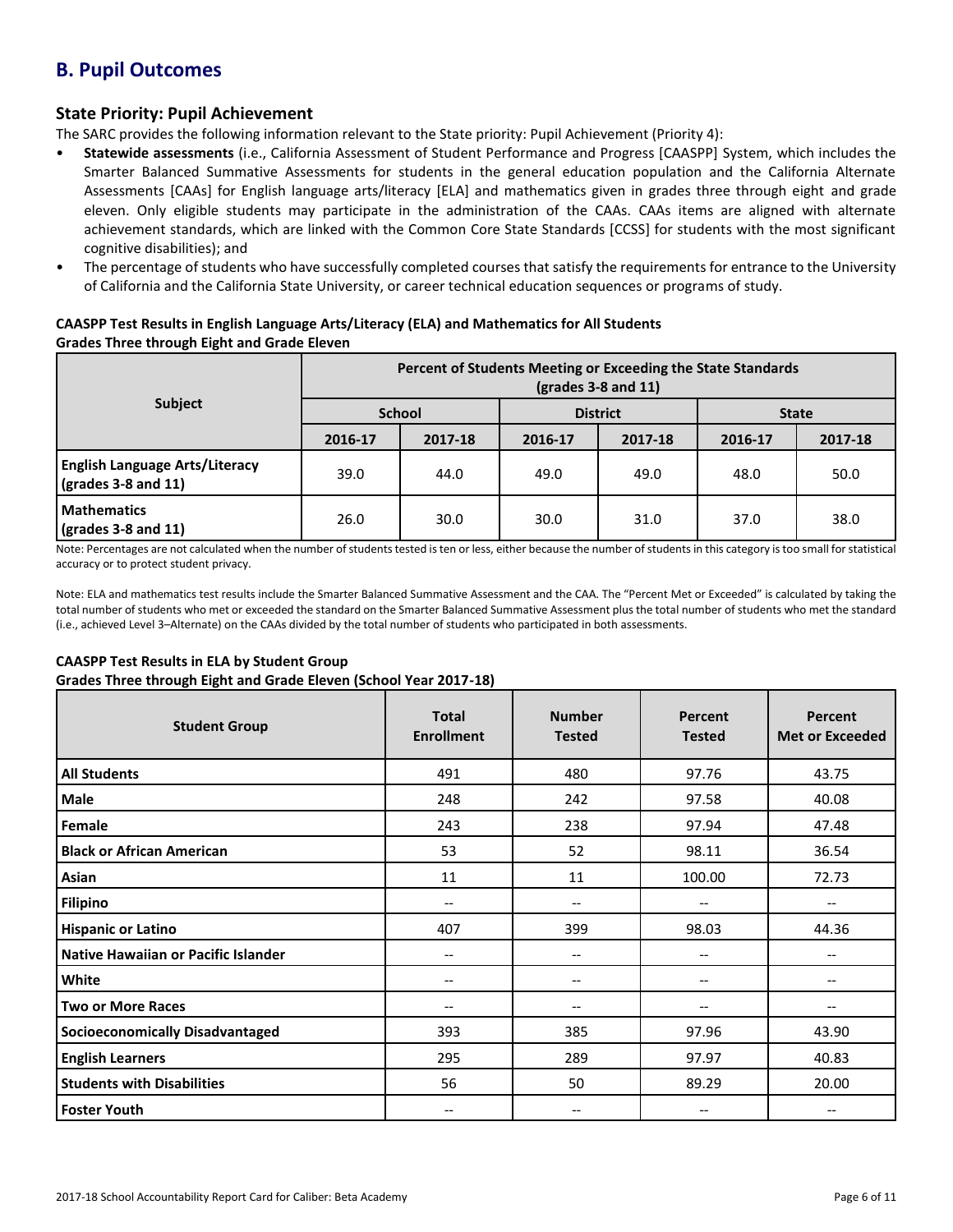Note: ELA test results include the Smarter Balanced Summative Assessment and the CAA. The "Percent Met or Exceeded" is calculated by taking the total number of students who met or exceeded the standard on the Smarter Balanced Summative Assessment plus the total number of students who met the standard (i.e., achieved Level 3–Alternate) on the CAAs divided by the total number of students who participated in both assessments.

Note: Double dashes (--) appear in the table when the number of students is ten or less, either because the number of students in this category is too small for statistical accuracy or to protect student privacy.

Note: The number of students tested includes all students who participated in the test whether they received a score or not; however, the number of students tested is not the number that was used to calculate the achievement level percentages. The achievement level percentages are calculated using only students who received scores.

## **CAASPP Test Results in Mathematics by Student Group Grades Three through Eight and Grade Eleven (School Year 2017-18)**

| <b>Student Group</b>                   | <b>Total</b><br><b>Enrollment</b> | <b>Number</b><br><b>Tested</b> | Percent<br><b>Tested</b> | Percent<br><b>Met or Exceeded</b> |
|----------------------------------------|-----------------------------------|--------------------------------|--------------------------|-----------------------------------|
| <b>All Students</b>                    | 491                               | 480                            | 97.76                    | 30.21                             |
| <b>Male</b>                            | 248                               | 242                            | 97.58                    | 30.17                             |
| Female                                 | 243                               | 238                            | 97.94                    | 30.25                             |
| <b>Black or African American</b>       | 53                                | 52                             | 98.11                    | 23.08                             |
| Asian                                  | 11                                | 11                             | 100                      | 45.45                             |
| <b>Filipino</b>                        | $-$                               | --                             | --                       | $\hspace{0.05cm} \ldots$          |
| <b>Hispanic or Latino</b>              | 407                               | 399                            | 98.03                    | 30.58                             |
| Native Hawaiian or Pacific Islander    | --                                | --                             | --                       | --                                |
| White                                  | --                                | --                             | --                       | $\hspace{0.05cm} \ldots$          |
| <b>Two or More Races</b>               | --                                | --                             | --                       | $\overline{\phantom{m}}$          |
| <b>Socioeconomically Disadvantaged</b> | 393                               | 385                            | 97.96                    | 30.39                             |
| <b>English Learners</b>                | 295                               | 289                            | 97.97                    | 27.68                             |
| <b>Students with Disabilities</b>      | 56                                | 50                             | 89.29                    | 10                                |
| Foster Youth                           | --                                | --                             | --                       | $-$                               |

Note: Mathematics test results include the Smarter Balanced Summative Assessment and the CAA. The "Percent Met or Exceeded" is calculated by taking the total number of students who met or exceeded the standard on the Smarter Balanced Summative Assessment plus the total number of students who met the standard (i.e., achieved Level 3–Alternate) on the CAAs divided by the total number of students who participated in both assessments.

Note: Double dashes (--) appear in the table when the number of students is ten or less, either because the number of students in this category is too small for statistical accuracy or to protect student privacy.

Note: The number of students tested includes all students who participated in the test whether they received a score or not; however, the number of students tested is not the number that was used to calculate the achievement level percentages. The achievement level percentages are calculated using only students who received scores.

### **CAASPP Test Results in Science for All Students Grades Five, Eight, and Ten**

| <b>Subject</b>                | Percentage of Students Meeting or Exceeding the State Standard |               |                 |         |              |         |  |  |
|-------------------------------|----------------------------------------------------------------|---------------|-----------------|---------|--------------|---------|--|--|
|                               |                                                                | <b>School</b> | <b>District</b> |         | <b>State</b> |         |  |  |
|                               | 2016-17                                                        | 2017-18       | 2016-17         | 2017-18 | 2016-17      | 2017-18 |  |  |
| Science (grades 5, 8, and 10) | N/A                                                            | N/A           | N/A             | N/A     | N/A          | N/A     |  |  |

Note: Cells with N/A values do not require data.

Note: The 2016–17 and 2017–18 data are not available. The CDE is developing a new science assessment based on the Next Generation Science Standards for California Public Schools (CA NGSS). The CAST was pilot-tested in spring 2017 and field-tested in spring 2018. The CAST will be administered operationally during the 2018–19 school year. The CAA for Science was pilot-tested for two years (i.e., 2016–17 and 2017–18) and the CAA for Science will be field-tested in 2018–19.

Note: Science test results include the CAST and the CAA for Science. The "Percent Met or Exceeded" is calculated by taking the total number of students who met or exceeded the standard on the CAST plus the total number of students who met the standard (i.e., achieved Level 3–Alternate) on the CAA for Science divided by the total number of students who participated on both assessments.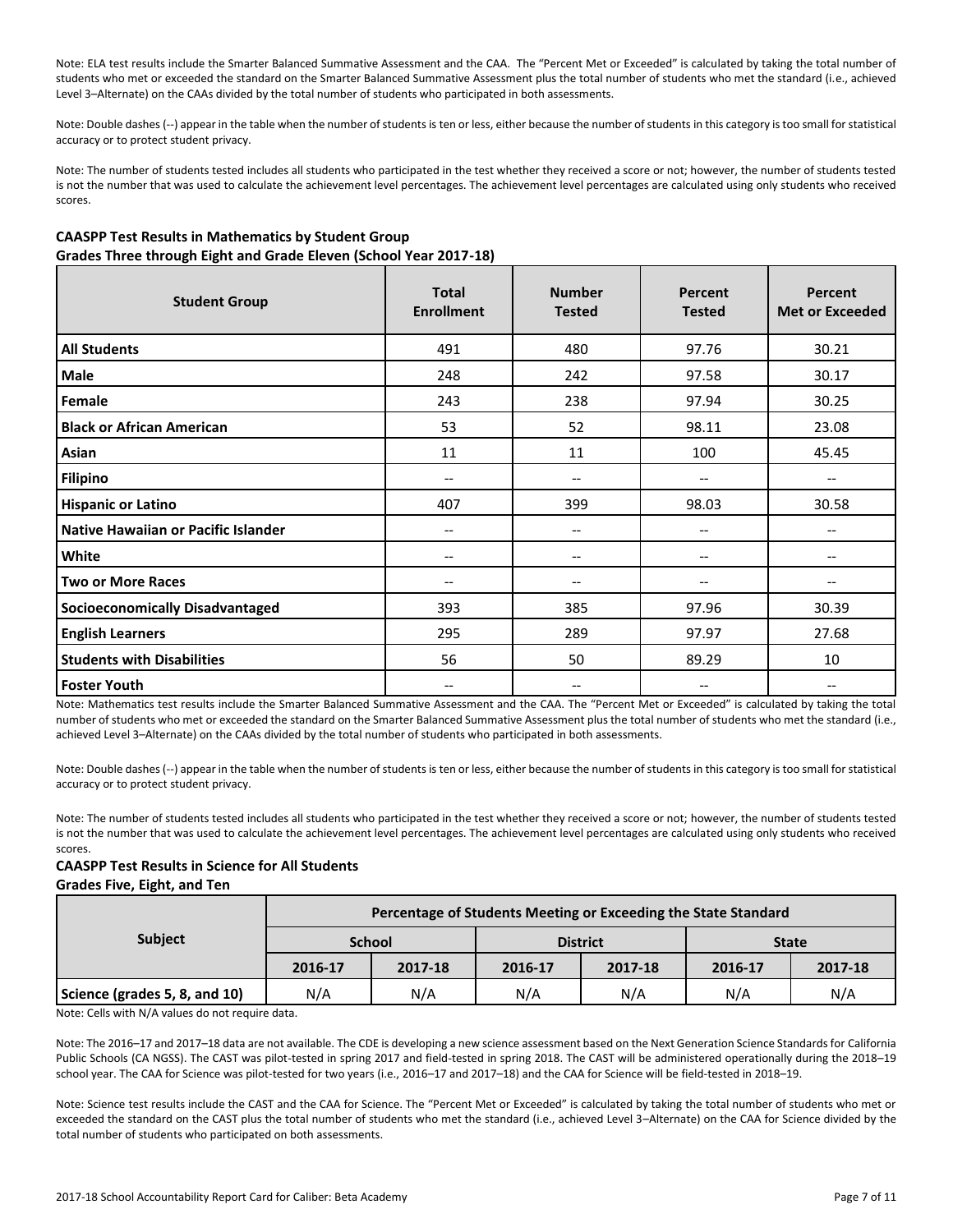## **State Priority: Other Pupil Outcomes**

The SARC provides the following information relevant to the State priority: Other Pupil Outcomes (Priority 8):

Pupil outcomes in the subject areas of physical education.

## **California Physical Fitness Test Results (School Year 2017-18)**

| Grade | <b>Percent of Students Meeting Fitness Standards</b> |                              |                             |  |  |  |  |
|-------|------------------------------------------------------|------------------------------|-----------------------------|--|--|--|--|
| Level | <b>Four of Six Standards</b>                         | <b>Five of Six Standards</b> | <b>Six of Six Standards</b> |  |  |  |  |
|       |                                                      |                              |                             |  |  |  |  |
|       | ን7 በ                                                 | 35.1                         | 21.6                        |  |  |  |  |

Note: Percentages are not calculated when the number of students tested is ten or less, either because the number of students in this category is too small for statistical accuracy or to protect student privacy.

## **C. Engagement**

## **State Priority: Parental Involvement**

The SARC provides the following information relevant to the State priority: Parental Involvement (Priority 3):

• Efforts the school district makes to seek parent input in making decisions for the school district and each school site.

## **Opportunities for Parental Involvement (School Year 2018-19)**

Caliber: Beta Academy hosts parent education opportunities and has an active parent community. We provide translators for every parent activity to support our Spanish speaking parents and host events such as: Back to School Night, Orientation, Positive Behavior Showcase, Fall Festival, Science Night, Reading Night, Coding Night, High School Night, Winter Concert, and various beautification days. Many parents volunteer throughout the school day in the classroom, library, cafeteria and around campus. For more information on getting involved with any parent groups at the school, please contact the front office at info@caliberbetaacademy.org or (510) 685-9886.

## **State Priority: School Climate**

The SARC provides the following information relevant to the State priority: School Climate (Priority 6):

- Pupil suspension rates;
- Pupil expulsion rates; and
- Other local measures on the sense of safety.

#### **Suspensions and Expulsions**

| Rate               |         | <b>School</b> |         | <b>District</b> |         |         | <b>State</b> |         |         |
|--------------------|---------|---------------|---------|-----------------|---------|---------|--------------|---------|---------|
|                    | 2015-16 | 2016-17       | 2017-18 | 2015-16         | 2016-17 | 2017-18 | 2015-16      | 2016-17 | 2017-18 |
| <b>Suspensions</b> | 0.0     | 3.5           | 3.0     | 4.5             | 4.7     | 4.1     | 3.7          | 3.7     | 3.5     |
| <b>Expulsions</b>  | 0.0     | 0.0           | 0.0     | 0.0             | 0.0     | 0.0     | 0.1          | 0.1     | 0.1     |

## **School Safety Plan (School Year 2018-19)**

Caliber: Beta Academy maintains a school and student safety plan and has trained school staff and students on the safety procedures outlined in the plan.

This safety plan includes the following:

- \* School Safety Team
- \* Annual Safety Goals
- \* Policies & Procedures
- \* Child Abuse Policy & Procedure
- \* Sexual Harassment Policy & Procedure
- \* Suspension and Expulsion / Due Process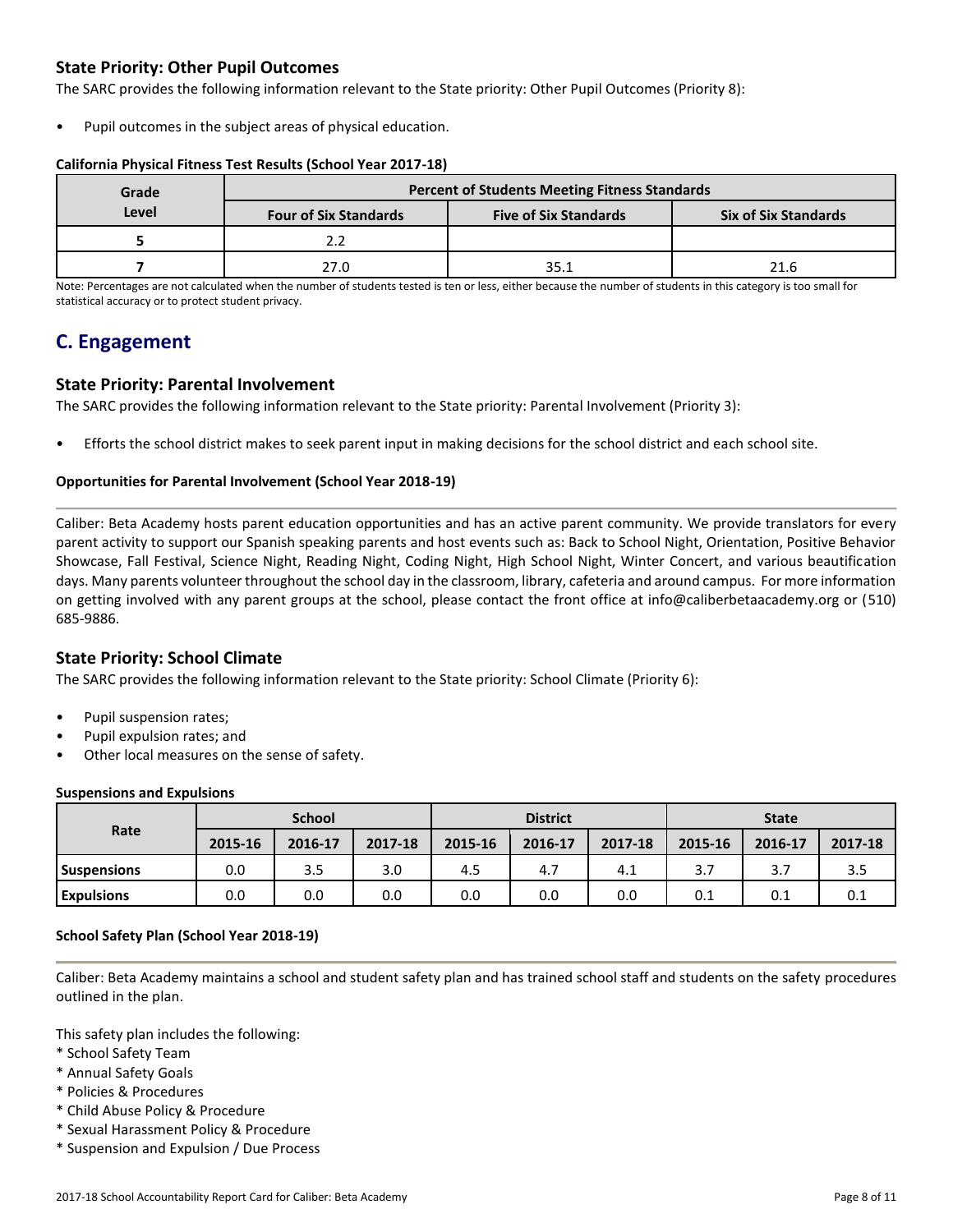- \* Dress and Groom Policy
- \* Employee Security Policy
- \* Campus Visitor Policy
- \* Emergency Disaster Procedures & Drills
- \* Drill Schedules & Report
- \* Emergency Contact Information
- \* Procedures for Ingress & Egress
- \* Emergency Evacuation: Principal's check list
- \* Emergency Evacuation: Teacher's checklist
- \* School Site Chain-of-Command Organization Chart
- \* School Site Evacuation Map
- \* Off Campus Evacuation Map
- \* Emergency/Crisis 1st Level Response Protocol

Caliber: Beta Academy also abides by WCCUSD policies relating to Maintenance and Operations Services.

## **D. Other SARC Information**

The information in this section is required to be in the SARC but is not included in the state priorities for LCFF.

|                         | 2015-16                     |                          |           |              | 2016-17                     |                          |           |              | 2017-18                     |                          |           |       |
|-------------------------|-----------------------------|--------------------------|-----------|--------------|-----------------------------|--------------------------|-----------|--------------|-----------------------------|--------------------------|-----------|-------|
| Grade<br>Level          | Avg.                        | <b>Number of Classes</b> |           |              | Avg.                        | <b>Number of Classes</b> |           |              | Avg.                        | <b>Number of Classes</b> |           |       |
|                         | <b>Class</b><br><b>Size</b> | $1 - 20$                 | $21 - 32$ | $33+$        | <b>Class</b><br><b>Size</b> | $1 - 20$                 | $21 - 32$ | $33+$        | <b>Class</b><br><b>Size</b> | $1 - 20$                 | $21 - 32$ | $33+$ |
| К                       | 95                          |                          |           | $\mathbf{1}$ | 91                          |                          |           | $\mathbf{1}$ | 24                          |                          | 4         |       |
| 1                       | 93                          |                          |           | $\mathbf{1}$ | 92                          |                          |           | $\mathbf{1}$ | 25                          |                          | 4         |       |
| $\overline{2}$          | 91                          |                          |           | $\mathbf{1}$ | 92                          |                          |           | 1            | 25                          |                          | 4         |       |
| $\overline{\mathbf{3}}$ | 94                          |                          |           | $\mathbf{1}$ | 92                          |                          |           | $\mathbf{1}$ | 25                          |                          | 4         |       |
| 4                       | 47                          | $\mathbf{1}$             |           | $\mathbf{1}$ | 94                          |                          |           | $\mathbf{1}$ | 24                          |                          | 4         |       |
| 5                       |                             |                          |           |              |                             |                          |           |              | 24                          |                          | 4         |       |
| 6                       | 61                          |                          |           | $\mathbf{1}$ | 43                          |                          |           | $\mathbf{1}$ | 29                          |                          | 3         |       |
| Other                   |                             |                          |           |              | 92                          |                          |           | $\mathbf{1}$ |                             |                          |           |       |

## **Average Class Size and Class Size Distribution (Elementary)**

Number of classes indicates how many classes fall into each size category (a range of total students per class).

\*\* "Other" category is for multi-grade level classes.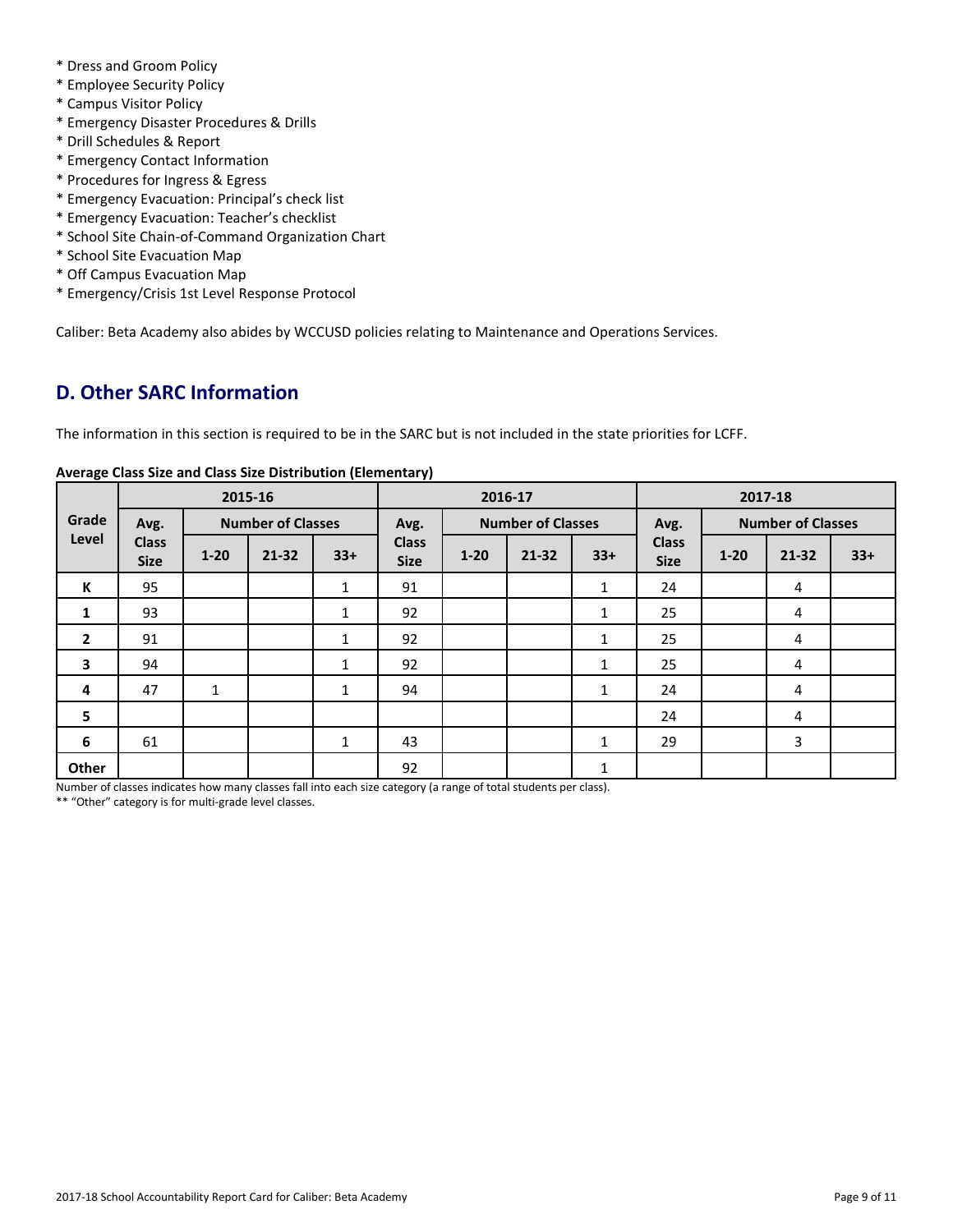## **Academic Counselors and Other Support Staff (School Year 2017-18)**

| <b>Title</b>                                               | <b>Number of FTE</b><br><b>Assigned to School</b> | <b>Average Number of Students per</b><br><b>Academic Counselor</b> |  |  |
|------------------------------------------------------------|---------------------------------------------------|--------------------------------------------------------------------|--|--|
| <b>Academic Counselor</b>                                  | O                                                 | n/a                                                                |  |  |
| <b>Counselor (Social/Behavioral or Career Development)</b> |                                                   | N/A                                                                |  |  |
| Library Media Teacher (Librarian)                          | 0                                                 | N/A                                                                |  |  |
| <b>Library Media Services Staff (Paraprofessional)</b>     | $\Omega$                                          | N/A                                                                |  |  |
| Psychologist                                               | .5                                                | N/A                                                                |  |  |
| <b>Social Worker</b>                                       |                                                   | N/A                                                                |  |  |
| <b>Nurse</b>                                               | .1                                                | N/A                                                                |  |  |
| <b>Speech/Language/Hearing Specialist</b>                  | .5                                                | N/A                                                                |  |  |
| <b>Resource Specialist (non-teaching)</b>                  | 3                                                 | N/A                                                                |  |  |
| <b>Other</b>                                               |                                                   | N/A                                                                |  |  |

Note: Cells with N/A values do not require data.

\*One Full Time Equivalent (FTE) equals one staff member working full time; one FTE could also represent two staff members who each work 50 percent of full time.

#### **Expenditures per Pupil and School Site Teacher Salaries (Fiscal Year 2016-17)**

|                                                     | <b>Expenditures Per Pupil</b> | Average                            |                               |                                 |
|-----------------------------------------------------|-------------------------------|------------------------------------|-------------------------------|---------------------------------|
| Level                                               | <b>Total</b>                  | Supplemental/<br><b>Restricted</b> | Basic/<br><b>Unrestricted</b> | <b>Teacher</b><br><b>Salary</b> |
| <b>School Site</b>                                  | \$11,036                      | \$2,195                            | \$8,841                       | \$53,314                        |
| <b>District</b>                                     | N/A                           | N/A                                | \$8,841                       |                                 |
| <b>Percent Difference: School Site and District</b> | N/A                           | N/A                                | 0.0                           | 0.0                             |
| <b>State</b>                                        | N/A                           | N/A                                | \$7,125                       |                                 |
| <b>Percent Difference: School Site and State</b>    | N/A                           | N/A                                | 29.4                          | N/A                             |

Note: Cells with N/A values do not require data.

**The California Department of Education issued guidance to LEAs on August 1, 2018, regarding how to calculate school-level per-pupil expenditures that will be reported on 2018-19 report cards.**

## **Types of Services Funded (Fiscal Year 2017-18)**

At Caliber we provide a range of services to support student achievement. Students demonstrating academic need have an extended school day with targeted intervention instruction by the credentialed teaching team. Personalized, adaptive software serves to support students who need remediation. Daily targeted small group instruction led by teachers and instructional assistants ensures that students are exposed to relevant, data-driven content in a setting conducive to rapid growth. Academic support is included in the school sponsored after school program. A robust RTI program provides access to highly specialized interventions to general education students. Students experience a wide range of field trip and elective courses including overnight trips to places such a Yosemite, a band program, dance classes, and much more.